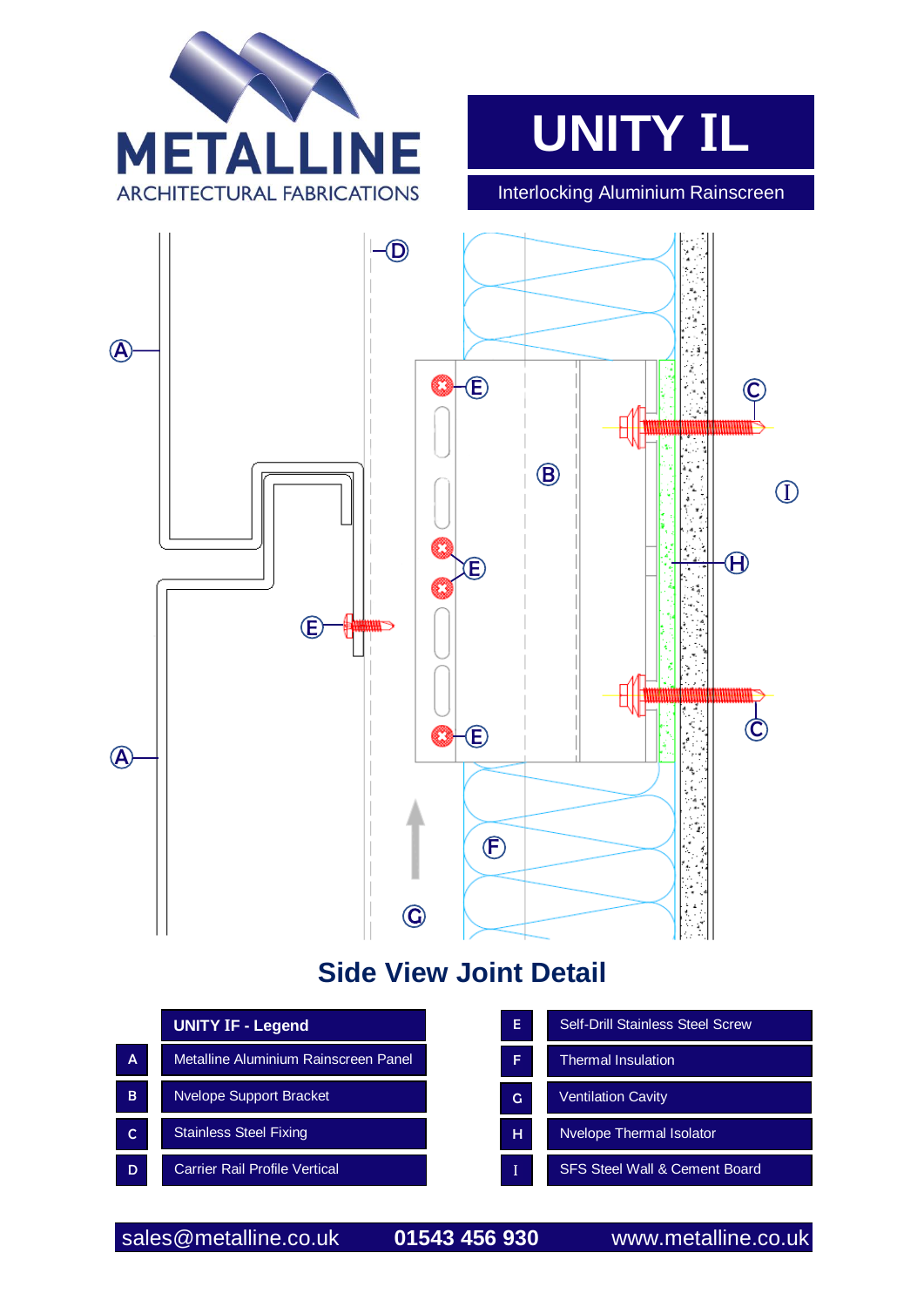



Interlocking Aluminium Rainscreen



## **Plan View Joint Detail**

|              | <b>UNITY IL - Legend</b>             | E | Self-Drill Stainless Steel Screw         |
|--------------|--------------------------------------|---|------------------------------------------|
| A            | Metalline Aluminium Rainscreen Panel | F | <b>Thermal Insulation</b>                |
| <sub>B</sub> | <b>Nvelope Support Bracket</b>       | G | <b>Ventilation Cavity</b>                |
| C            | <b>Stainless Steel Fixing</b>        | н | <b>Nvelope Thermal Isolator</b>          |
| D            | <b>Carrier Rail Profile Vertical</b> | I | <b>SFS Steel Wall &amp; Cement Board</b> |

sales@metalline.co.uk **01543 456 930** www.metalline.co.uk